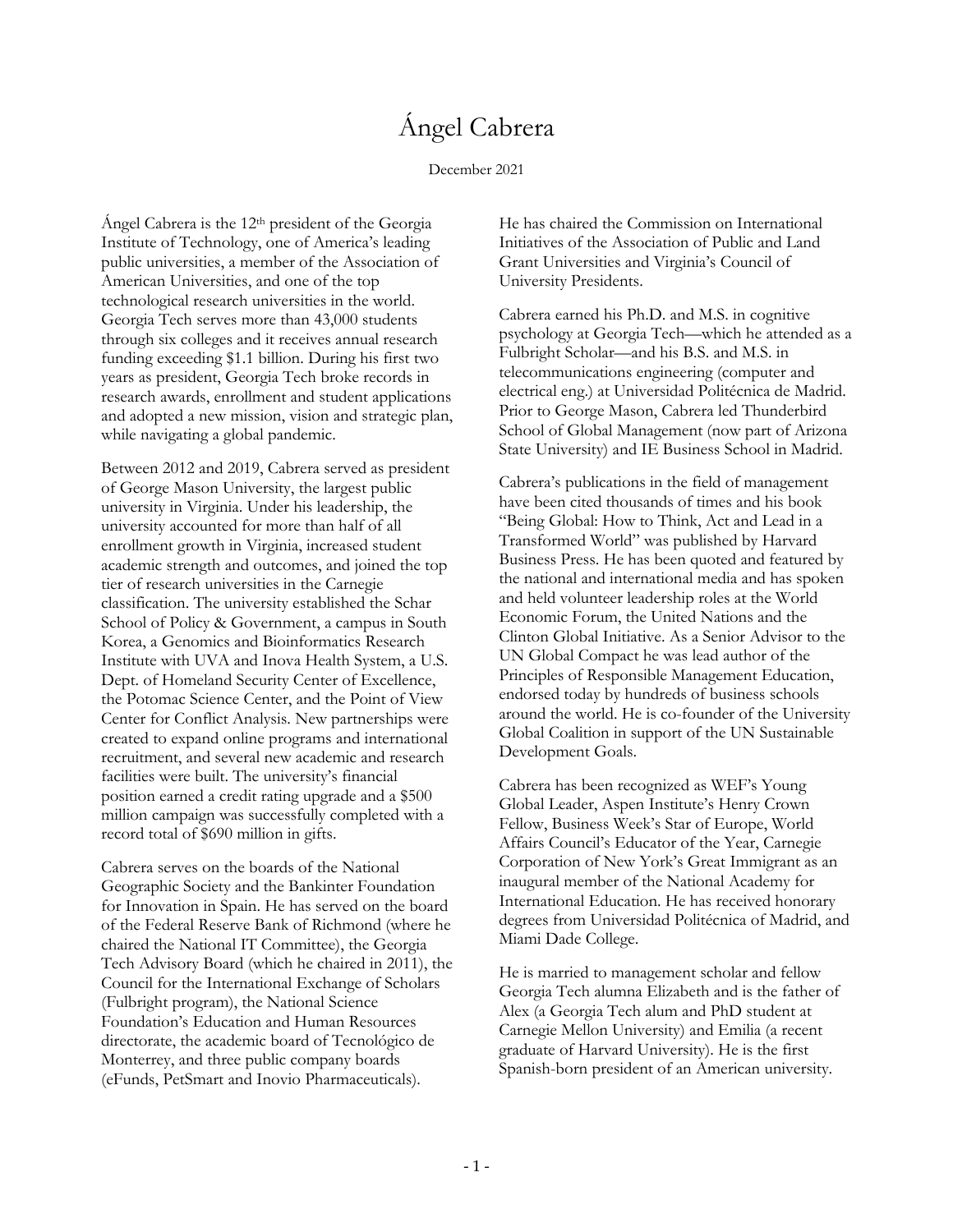# Ángel Cabrera

#### *President Georgia Institute of Technology*

*email: angel.cabrera@gatech.edu*

### **Education**

| 1995<br>1993                | Georgia Institute of Technology, Atlanta, Georgia<br>PhD, Psychology (certificate in Cognitive Science)<br>MS, Psychology<br>Fulbright Scholar |  |  |  |
|-----------------------------|------------------------------------------------------------------------------------------------------------------------------------------------|--|--|--|
| $9/85 - 9/90$               | Universidad Politécnica de Madrid, Spain<br>Ingeniero de Telecomunicación (equivalent to BS & MS in Computer and Electrical<br>Engineering)    |  |  |  |
|                             | Additional training and executive development:                                                                                                 |  |  |  |
| 2012                        | Northwestern University - Kellogg School of Management<br>Board of Directors program                                                           |  |  |  |
| 2008                        | Harvard University - John F. Kennedy School of Government<br>Global Leadership and Public Policy Program                                       |  |  |  |
| 2008-2010                   | <b>Aspen Institute</b><br>Henry Crown Fellowship                                                                                               |  |  |  |
| 1994                        | Carnegie Mellon University<br>Cognitive Modeling Summer School                                                                                 |  |  |  |
| 1989                        | Göthe-Institut, Germany<br>German language and culture Summer School (DAAD Scholarship)                                                        |  |  |  |
| <b>Professional History</b> |                                                                                                                                                |  |  |  |
| $2012 -$                    | Georgia Institute of Technology<br>President and Professor in the Scheller College of Business                                                 |  |  |  |
| $2012 - 2019$               | <b>George Mason University</b><br>President and Professor in the School of Business                                                            |  |  |  |
| $2004 - 2012$               | Thunderbird School of Global Management<br>President and Professor                                                                             |  |  |  |
| $1998 - 2004$               | <b>IE Business School</b><br>Dean (2000 - 2004), Chair, Human Resource Dept. (1999-2000) and Professor                                         |  |  |  |
| $1997 - 1998$               | Universidad Carlos III de Madrid, Spain<br>Visiting Professor, Computer Science                                                                |  |  |  |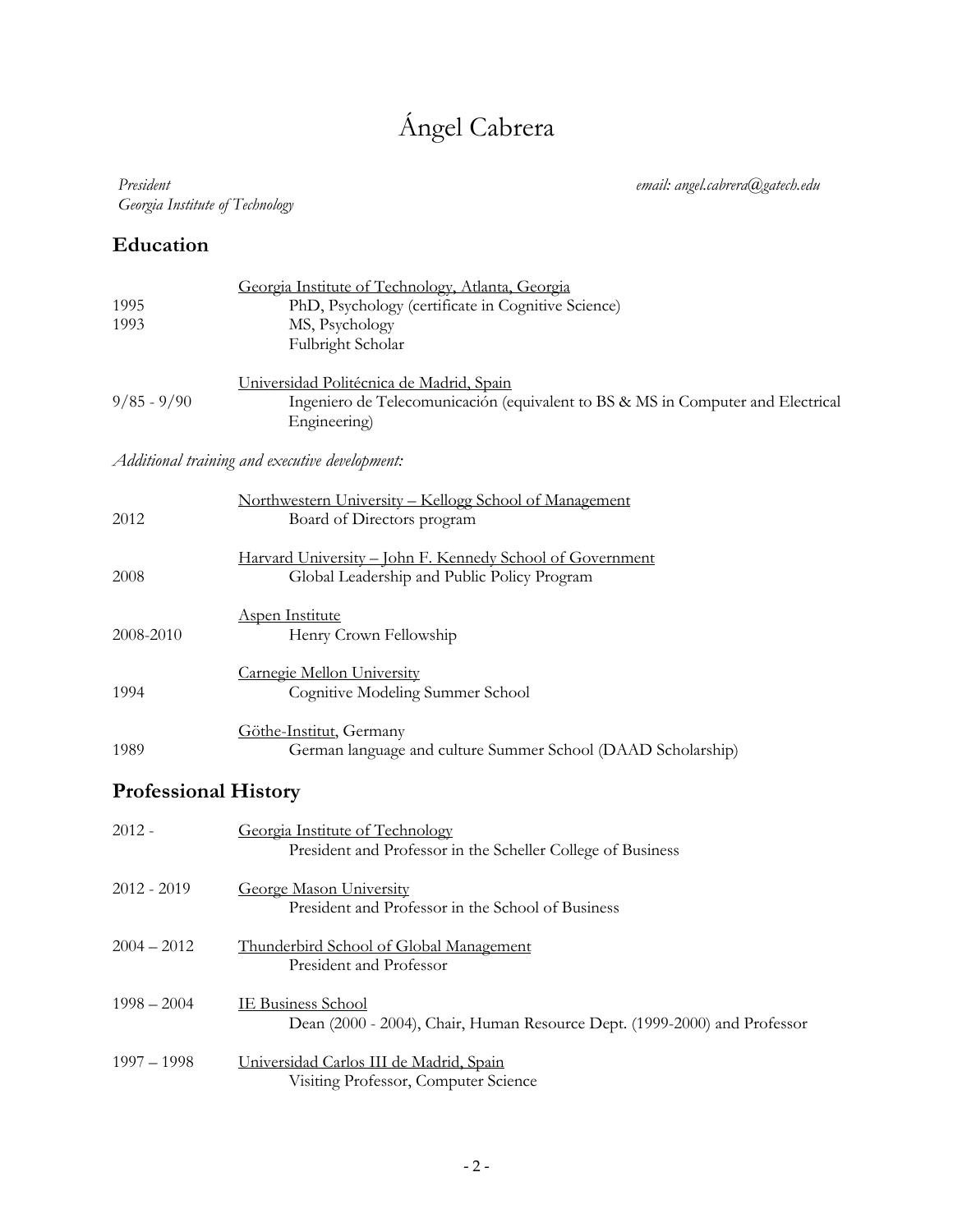| 1996 - 1997 | Catholic University of Ávila, Spain<br>Founding Vice-President of Research                                                                                                          |
|-------------|-------------------------------------------------------------------------------------------------------------------------------------------------------------------------------------|
| 1995 - 1996 | <b>Accenture (Spain &amp; Turkey)</b><br>Manager, Change Management group                                                                                                           |
| 1992 - 1995 | Georgia Institute of Technology<br>Teaching assistant (research methods and statistics), research assistant (College of<br>Computing - Graphics Visualization and Usability Center) |
| 1990 - 1991 | Universidad Politécnica de Madrid.<br>Research assistant (digital signal processing group)                                                                                          |

## **Awards and Recognitions**

| 2021          | National Academy for International Education                 |
|---------------|--------------------------------------------------------------|
|               | Elected member of the inaugural class                        |
| 2019          | <b>George Mason University</b>                               |
|               | Ángel Cabrera Global Center named by George Mason University |
| 2019          | <b>Public Relations Society of America</b>                   |
|               | Patrick Jackson Award for higher education communication     |
| 2019          | Atlanta Business Chronicle                                   |
|               | Atlanta Power 100                                            |
| 2018          | Universidad Politécnica de Madrid                            |
|               | Doctor Honoris Causa                                         |
| 2017          | Carnegie Corporation of New York                             |
|               | Great Immigrant                                              |
| 2016          | World Affairs Council                                        |
|               | Educator of the Year                                         |
| 2016          | CASE (Council for the Advancement and Support of Education)  |
|               | Diversity Leadership Award                                   |
| 2014          | Miami Dade College                                           |
|               | Honorary Degree                                              |
| 2013          | Washington Business Journal                                  |
|               | Minority Business Leader Award                               |
| $2013 - 2017$ | Washington Business Journal                                  |
|               | Washington Power 100                                         |
| 2011          | Poder Magazine                                               |
|               | 75 Most Influential Hispanics                                |
| 2010          | Georgia Tech                                                 |
|               | School of Psychology 2010 Distinguished Alumni Award         |
| 2008          | <b>Aspen Institute</b>                                       |
|               | Henry Crown Fellow                                           |
| 2005          | World Economic Forum                                         |
|               | Young Global Leader                                          |
| 2004          | <b>Business Week</b>                                         |
|               | Star of Europe                                               |
| 2002          | World Economic Forum                                         |
|               | Global Leader for Tomorrow                                   |
| 2002          | <b>IE Business School</b>                                    |
|               | Professor of the Year                                        |
|               |                                                              |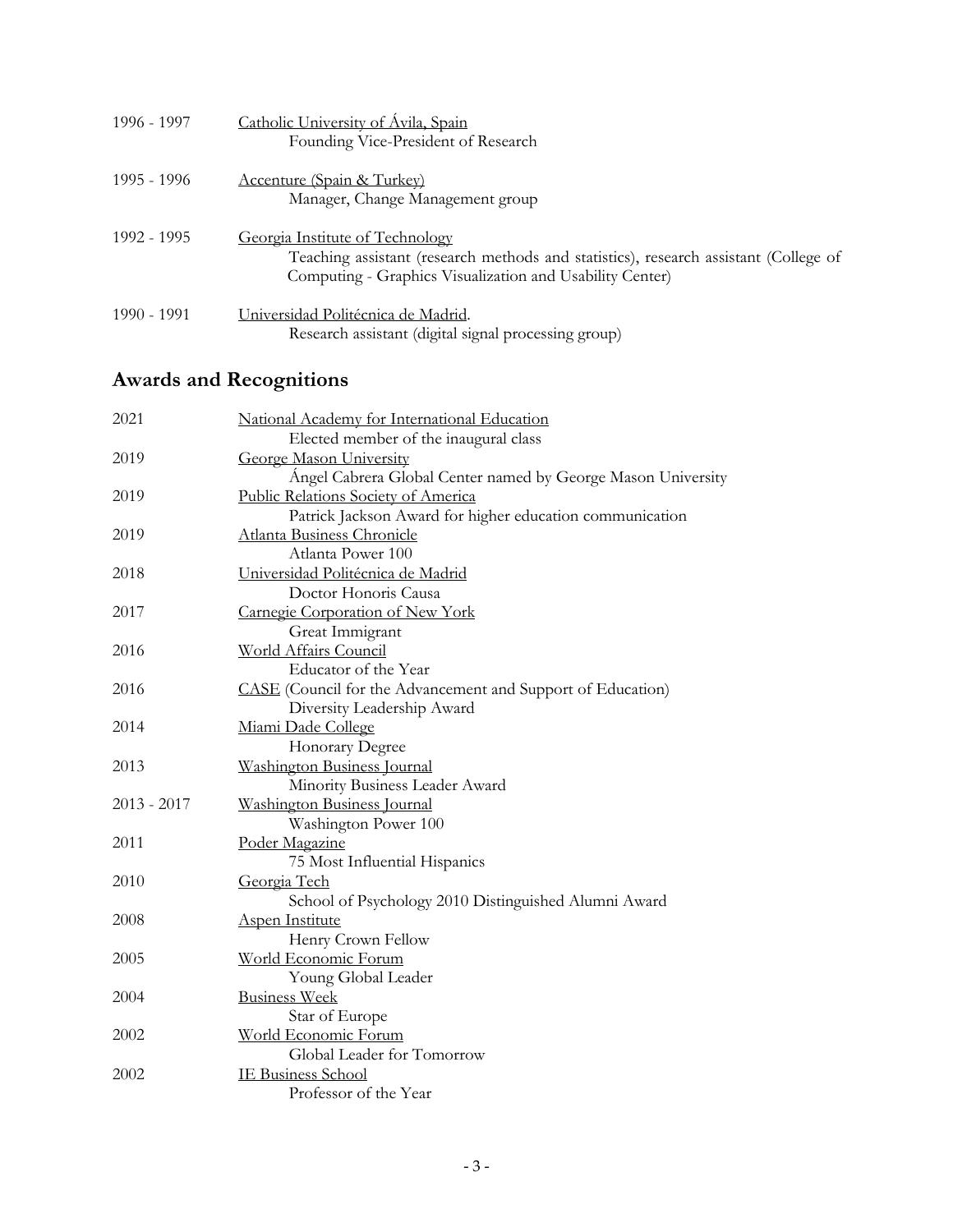| 1991 - 1995 | Fulbright Scholarship                                 |
|-------------|-------------------------------------------------------|
|             | Spanish Ministry of Education and U.S. Dept. of State |
| 1995        | Carnegie-Mellon University                            |
|             | Cognitive Modeling Summer School scholarship          |
| 1995        | Georgia Tech                                          |
|             | Annual Award for the Best Cognitive Science Paper     |
| 1989        | Göthe-Institut                                        |
|             | DAAD Scholarship, Schwäbisch-Hall, Germany            |

#### **Boards and Public Service**

| <b>Harvard University</b>                                                                  |
|--------------------------------------------------------------------------------------------|
| Committee to Visit Harvard College since 2021                                              |
| <b>National Geographic Society</b>                                                         |
| Director since 2017                                                                        |
| Bankinter Foundation for Innovation, Madrid, Spain                                         |
| Trustee since 2012                                                                         |
| Future Trends Forum member since 2004                                                      |
| Atlanta Committee for Progress                                                             |
| Member since 2019                                                                          |
| Metro Atlanta Chamber of Commerce                                                          |
| Director since 2019                                                                        |
| Springer Nature (Nature and Scientific American)                                           |
| US Research Advisory Council member since 2021                                             |
| Universidad Politécnica de Madrid - Telecommunications Engineering School                  |
| Advisory board member since 2017                                                           |
| Federal Reserve Bank of Richmond                                                           |
| Director 2017-2019                                                                         |
| Chairman Nominating and Governance Committee (2018), Chairman National IT Committee (2019) |
| Inovio (NASDAQ: INO)                                                                       |
| Director 2012-2020                                                                         |
| Chairman Nominating and Governance Committee                                               |
| Georgia Institute of Technology                                                            |
| Member Advisory Board (2005-2012, 2015-2019)                                               |
| Chairman (2011-2012)                                                                       |
| Center for Innovative Technology (CIT) of Virginia                                         |
| Director 2017-2019                                                                         |
| <b>Association of Public and Land Grant Universities</b>                                   |
| Chairman Commission on International Initiatives (2016-2018)                               |
| Virginia Council of University Presidents                                                  |
| Member 2012-2019                                                                           |
| Chairman (2017-2018)                                                                       |
| National Science Foundation                                                                |
| Education and Human Resources Advisory Committee (2014-2017)                               |
| Northern Virginia Technology Council                                                       |
| Director 2013-2019                                                                         |
| Instituto Tecnológico de Monterrey (Tec de Monterrey)                                      |
| Member of the Academic Advisory Board (2014-2018)                                          |
| Council for the International Exchange of Scholars (Fulbright program)                     |
| Advisory Board member 2009-2019                                                            |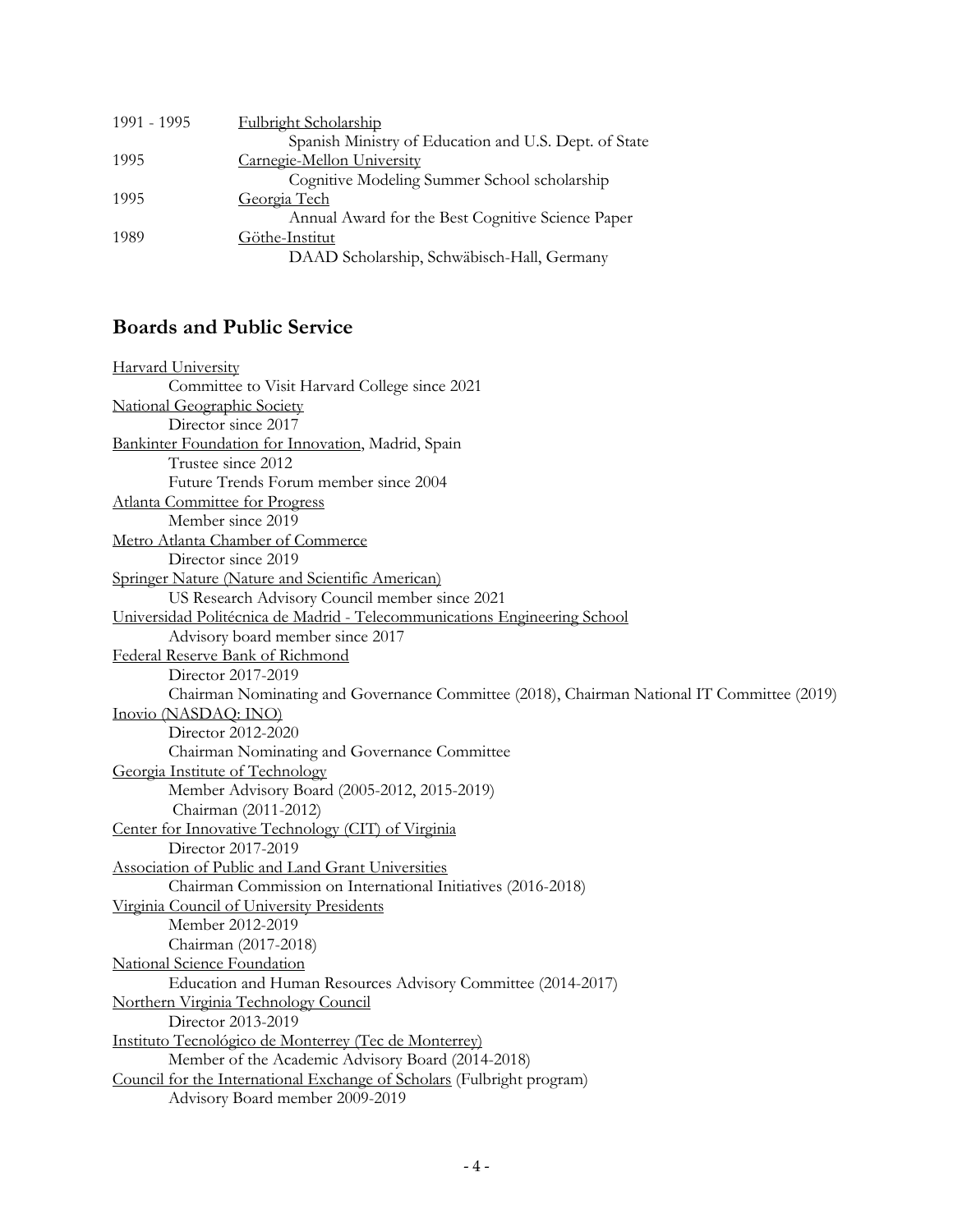#### **Most Cited Academic Publications**

*Source: Google Scholar (6,182 citations as of 12/22/2021)*

Cabrera, Á. & Cabrera, E. F. (2002). Knowledge sharing dilemmas. Organization Studies, 23 (5), 687-710.

Cabrera, Á., Collins, B. & Salgado, J. (2006). Determinants of Individual Engagement in Knowledge Sharing. International Journal of Human Resource Management, 17(2), 245-264.

Cabrera, E.F. and Cabrera, A. (2005). Fostering knowledge sharing through people management practices.